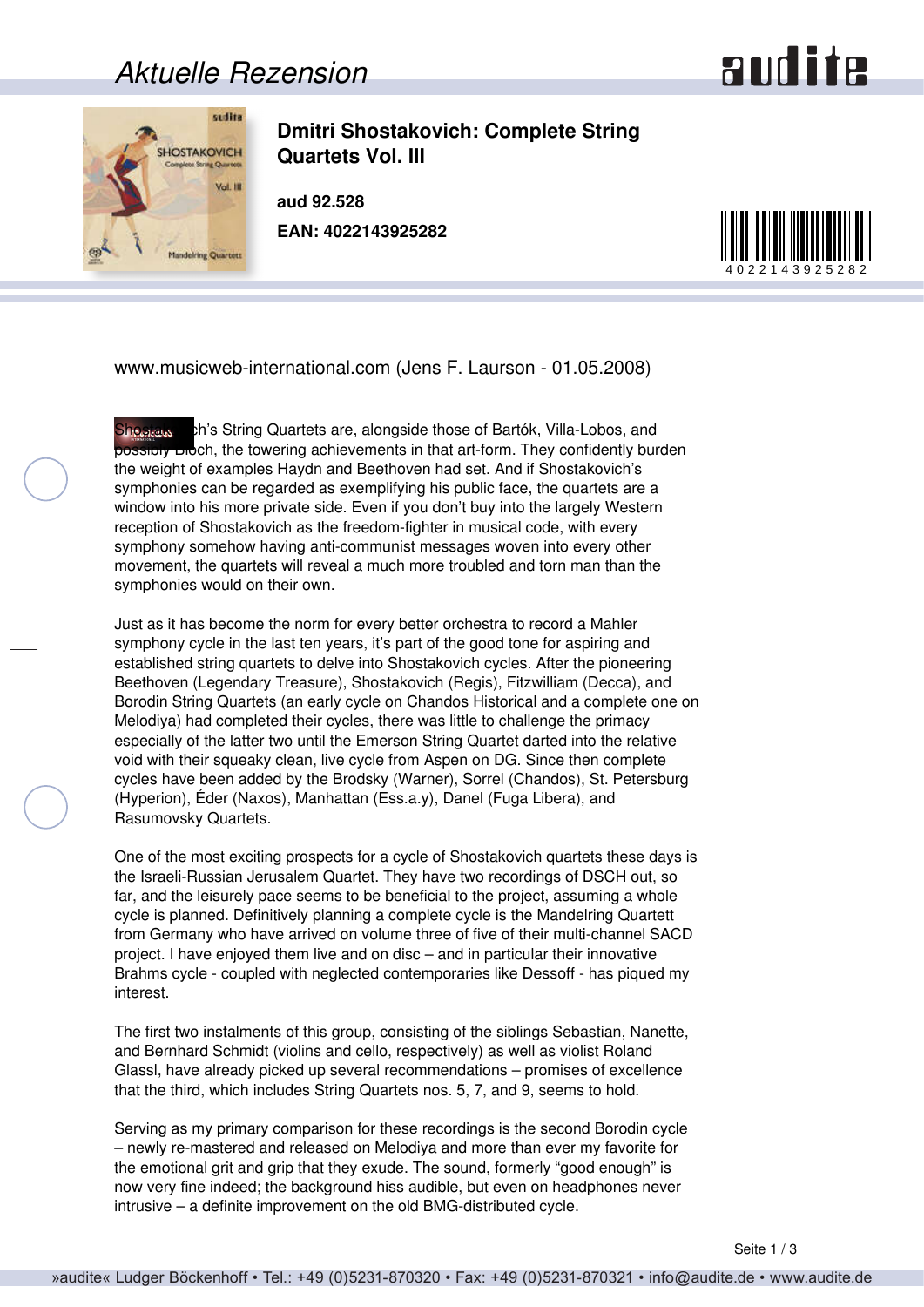## **audite**

String Quartet no.7, a sorrowful little number dedicated to the memory of his first wife Nina Vassilyevna Shostakovich who had died of cancer in 1954, is – in the inimitably translated liner notes of the Melodiya release – "a more little of all Shostakovich's quartets. But there's said a lot – and said newly.". Indeed. The opening movement (Allegretto) has a light flexibility, deliberate elasticity with the Mandelring Quartett (3:34); the Borodin is notably faster (3:19) with more anguished peaks. The Hagen Quartett, whose latest disc includes this quartet (as well as nos.3 and 8), is more like spun silver threads; a perfection of individual voices.

The slow Lento movement highlights the Hagen's individual excellence and separation again – whereas the Mandelrings sound a little hazier. But whereas the Hagens are utterly gloomy here, catching a grove only very late in the shortest of movements (2:46 with the Hagen, 2:52 with the Mandelring, and 3:34 with the Borodin), the Mandelring is comparatively bright. The Hagen Quartet seems to celebrate slacking dystopia and shapelessness, the Mandelring finds more purpose. Neither could possibly sustain the movement over three and a half minutes in the way that the Borodin does, without ever dropping the musical thread. Their take is not gloomy but steady – offering a constantly moving pulse throughout, lyrical toward the end, and almost unnoticeably slow.

Even the speedy and wild(er) third movement – Allegro – has a dark, melancholic, even lethargic undertone, a trace that all the busyness on the surface cannot dispel. It's not unlike the 8th Symphony, in a way, but a merciful 50 minutes shorter. The Mandelring (5:11) buzz along with abandon and the superb sound on this Audite disc comes to the fore, especially where Bernhard Schmidt's cello gets all the room to bloom that it needs. Just one detail, a possible caveat: alone, they sound pretty nice, even at the densest and wildest moments. Cut to the Borodin (at 5:35 again the slowest of the three) – and you notice the difference. The latter rip into the music with more pointed accentuation and a gusto that seems to put their poor instruments in immediate danger.

At high volumes the Mandelring quartet sounds weighty and beautiful, the Borodin shrill to the point of unbearable. Which of these two you find a recommendation or warning in a Shostakovich quartet will depend entirely on what it is that you want to get out of these works. If you have made proper acquaintance with them, you will undoubtedly have a preference already. The Hagen (5:16), not unlike the Borodin, but with frightening assuredness and accuracy, instead of frighteningly free-wheeling, rip through the first three minutes like the half-demented.

Judging by the Seventh Quartet, one might expect the Fifth Quartet to be something slightly mellower in the hands of the Mandelring Quartett by comparison with the Borodin's version. Instead, they bulldoze through the opening Allegro non troppo with an intensity that rivals the Borodin every step of the way. Only at their wildest moments – this time due to the better, fuller sound, not because of lacking aggressiveness – are they less shrill than the Borodin's who have the more delicate, even sweet, moments in the gentle, pizzicato-dominated closing pages.

In String Quartet no.9, the Borodin are at their most bracing. Perhaps this has to do with the fact that - like Quartet no.6 and the Piano Quintet with Sviatoslav Richter - it was recorded live. Some additional background noise, more reverberation and curious balances make the difference between Audite's impeccable and Melodiya's raw sound far more notable.

Listen to the third movement (Allegretto furioso), where the Mandelring Quartett doesn't gallop into this movement like mad, as does the Borodin Quartet. Rather it